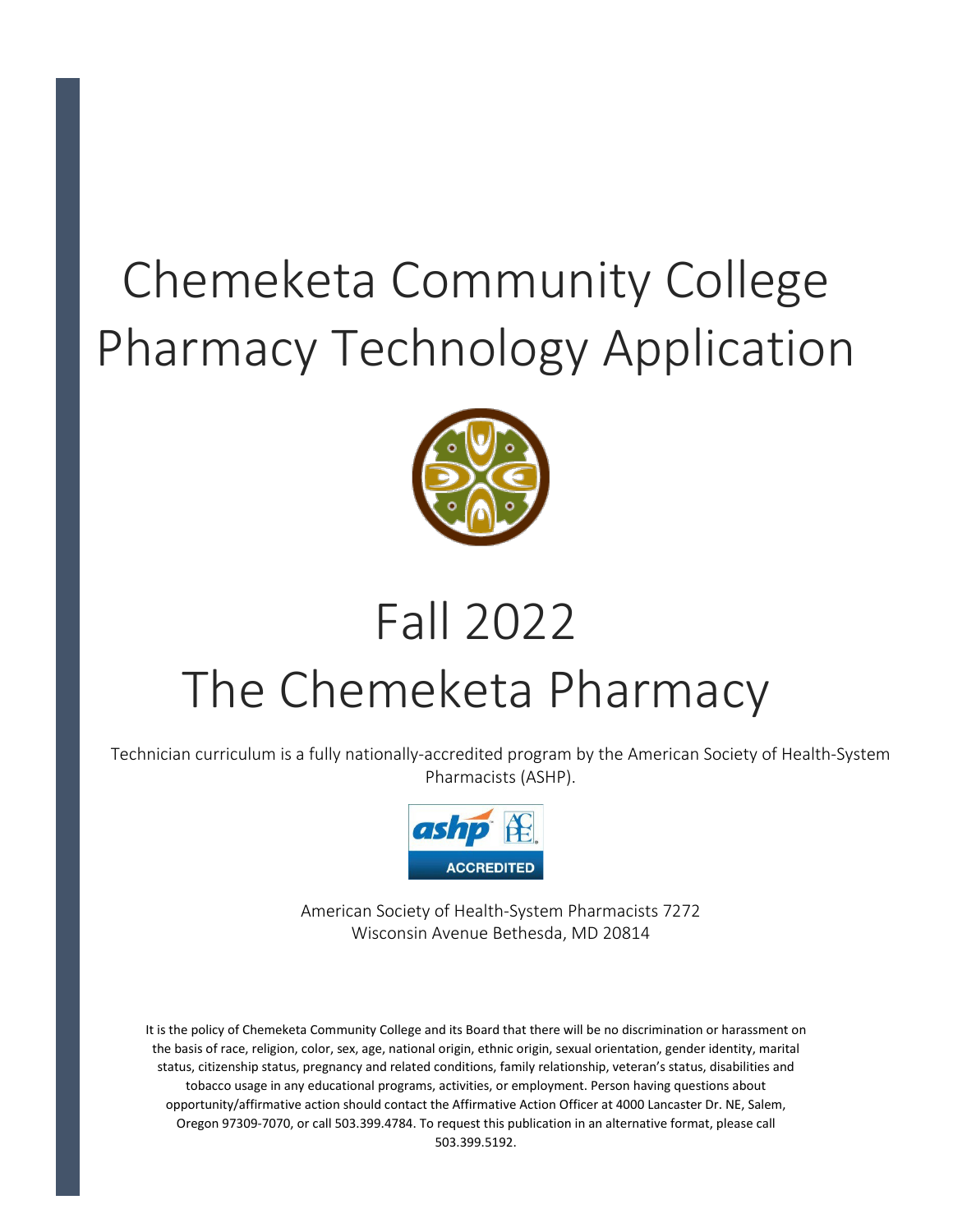# Contents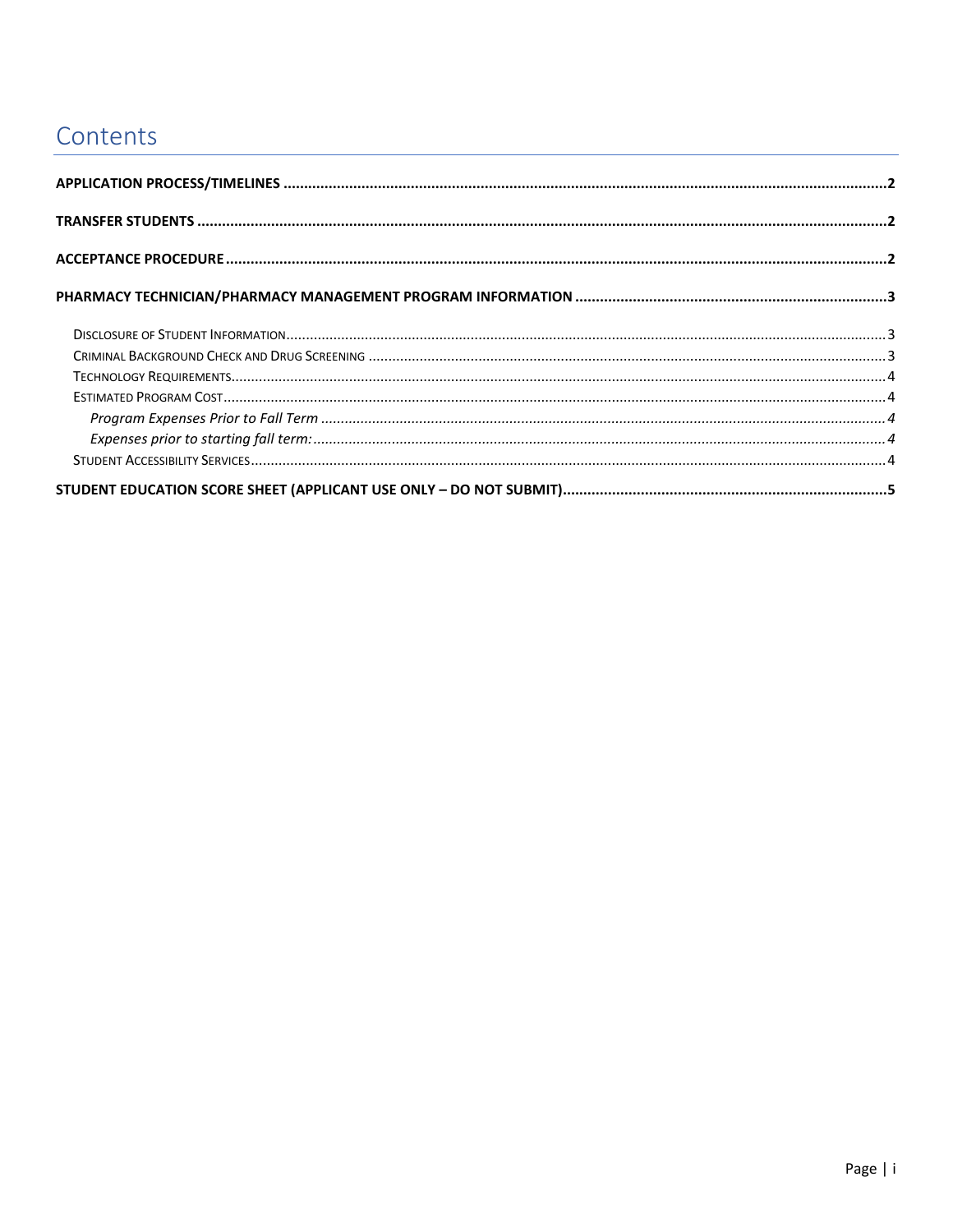# <span id="page-2-0"></span>Application Process/Timelines

#### Application Period: Monday, May 9. 2022– Friday June 17. 2022-

Applications will be accepted online beginning at 8 am on Monday, May 9<sup>th</sup> until 5 pm on Friday, June 17th.

If not currently enrolled at Chemeketa Community College, applicants must also apply for admission on the college's website using the "Admissions Application" form. [https:/www.chemeketa.edu/admission](https://www.chemeketa.edu/admission)

#### The following documents must be uploaded into the electronic application.

- Copy of your high school diploma or high school transcripts showing graduation date, or GED certificate and/or GED scores (unofficial accepted)
- Copy of your Chemeketa placement test scores
- A current unofficial Chemeketa transcript with name and K Number
	- o Transfer student: [Review transfer section](#page-2-1)

#### Important reminders:

- Incomplete application will not be considered.
- You can submit an application prior to completing all the required prerequisites.
- All courses must be completed with a "C" grade or higher by the end of spring term, 2022.
- Application points will be awarded for prerequisites completed during spring term of the application year.
- Applicants completing prerequisites during summer term may be considered if the program has not been filled.
- Prerequisites must be completed prior to starting the program.

Please note: Application submission instructions are subject to change. Please check the Pharmacy Tech website page for updates on submission instructions.

## <span id="page-2-1"></span>Transfer Students

If you are transferring courses from another college/university, a Chemeketa transcript will be created. You must print the Chemeketa transcript and submit it with your packet. An official Chemeketa transcript will be generated by the Chemeketa Registrar's Office after winter term 2022. grades are posted for purposes of reviewing your packet. Please be sure that any grade changes are processed by that time. Courses must be graded and transcribed to be included in scoring.

In order to create a Chemeketa transcript, submit your Request for Evaluation and Transfer of Previous Credit and official transcripts to Enrollment Services.

## <span id="page-2-2"></span>Acceptance Procedure

Students will be notified via email of their application status to their My Chemeketa email. Applicants should check their My Chemeketa email daily beginning late June for Program communication.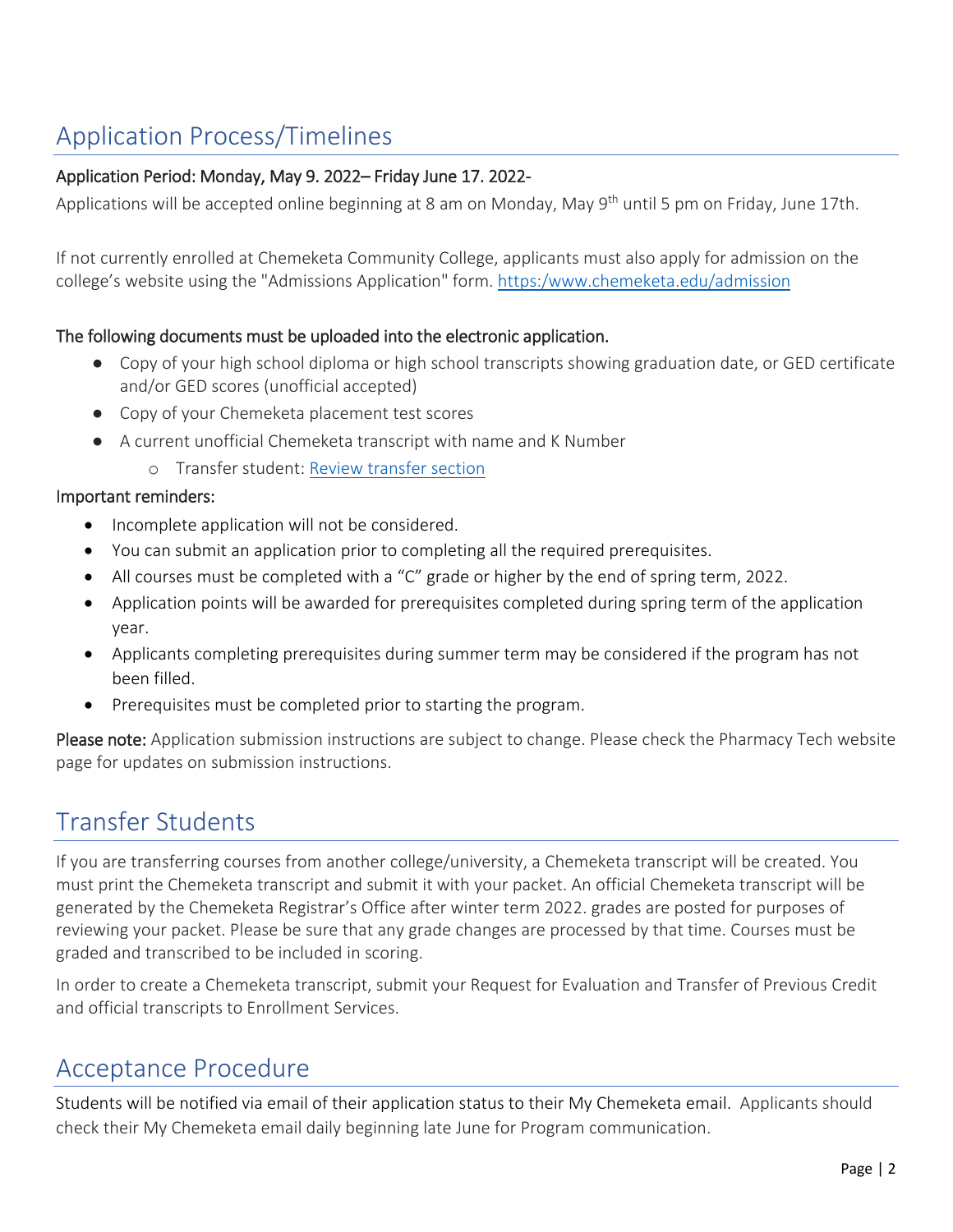Students who accept an offer of Program Admission must attend a program orientation at the Salem Campus. Students will be notified by MyChemeketa email of the date, time and location of the orientation.

In case of tied scores among applicants, preference will be given in the order listed below:

- 1. Number of PHM courses completed at Chemeketa Community College with a "C" grade or higher
- 2. Legal residence in the Chemeketa Community College service district
- 3. Cumulative GPA from Chemeketa Community College

# <span id="page-3-0"></span>Pharmacy Technician/Pharmacy Management Program Information

The Pharmacy Technician Program is a 9-month, full-time, limited enrollment certificate program that admits 20 students in the fall term. The Pharmacy Tech Management Program may be taken in conjunction with the Pharmacy Technician Program.

### <span id="page-3-1"></span>Disclosure of Student Information

In compliance with the Family Educational Rights and Privacy Act (FERPA), Chemeketa Community College releases only very limited information regarding students. All Pharmacy Technician students, including those who have filed a Request for Non-Disclosure of Student Information Form, should be aware that some confidential information may be shared. Contracts with practicum placement sites require that the following information be made available about students placed at these sites: CPR certification, immunization status, TB screening test results, criminal background check and drug screen. Students may also be required to submit to an additional 10-panel drug screen urinalysis (UA) as requested by the practicum site. The results of this test will be made available to the requesting practicum site. This information is needed for purposes of student and patient safety.

Every effort is made to limit access to confidential student information to those who have a need to know. For more information regarding Non-Disclosure of Student Information, contact Enrollment Services at 503-399- 5001.

## <span id="page-3-2"></span>Criminal Background Check and Drug Screening

Once a student has been accepted to the Pharmacy Technician Program, he/she will be required to pass a criminal background check, conducted by the Oregon Board of Pharmacy, which fulfills the requirements of the Oregon Board of Pharmacy as well as clinical sites. In addition, students will be required to pass a ten-panel drug screening urinalysis which fulfills the requirements of clinical sites. If a student does not pass the criminal background check and/ or the drug screening, program registration will not be possible.

If a student is arrested during the time he/she is enrolled in the Program, he/she must notify the Program Chair of the Pharmacy Technician Program of the arrest. The student's status in the Program will be reviewed by the Pharmacy Technician Program Chair and the Dean of Health Sciences office. A possible outcome of the review may be the student's inability to continue in the Program.

Students may also need to submit to a ten-panel drug screen urinalysis (UA) and/or an additional criminal background check prior to spring term practicum placement as requested by practicum sites.

Information for the required criminal background check and the drug screening will be provided with the Acceptance letter by Chemeketa email.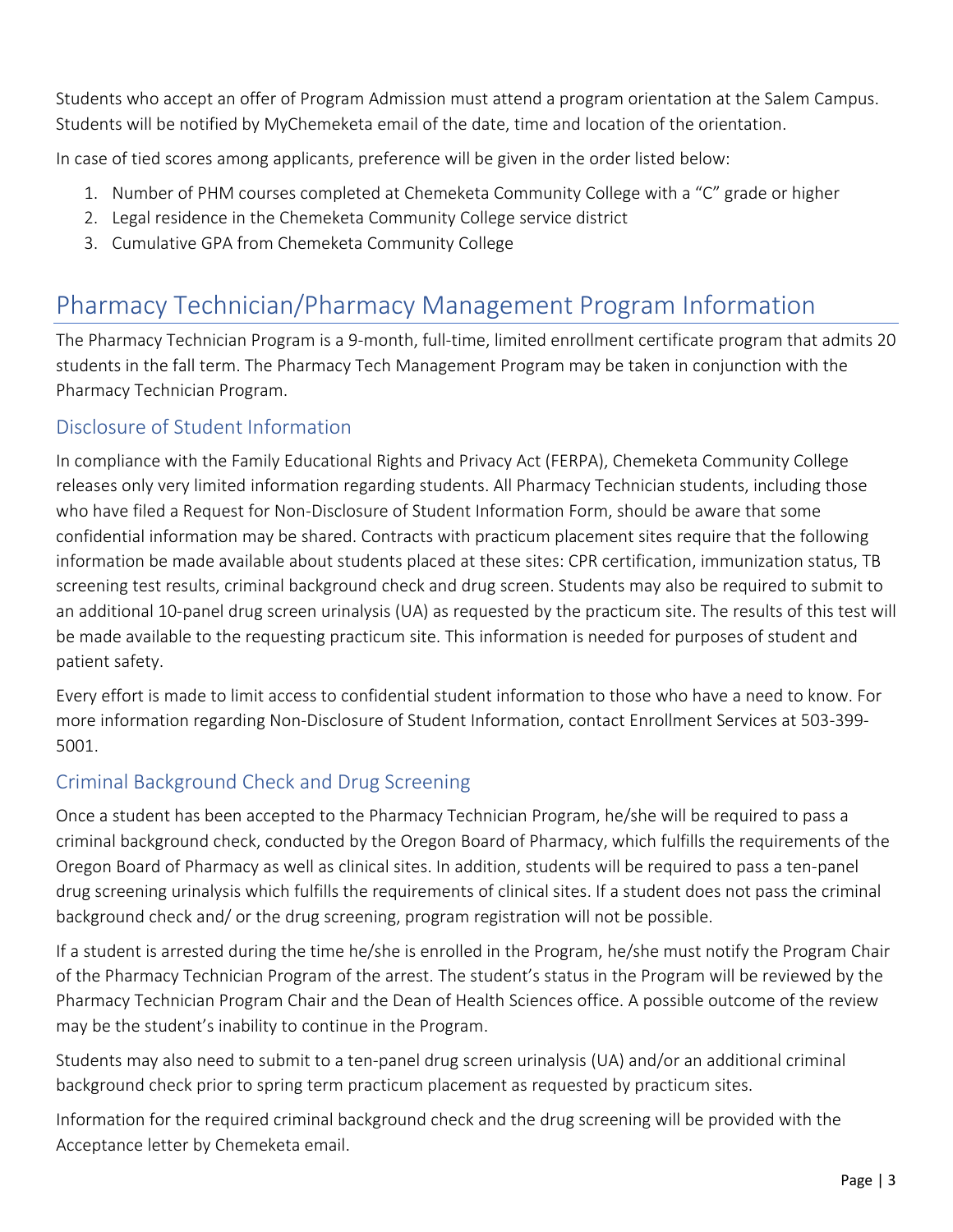## <span id="page-4-0"></span>Technology Requirements

It is highly recommended that students have access to a computer with high speed internet access and a printer. Electronic technology is used extensively in the presentation of content throughout the Pharmacy Technician Program. If students do not possess their own equipment, they should plan to spend at least 20 hours per week utilizing on-campus computer lab and/or library resources.

### <span id="page-4-1"></span>Estimated Program Cost

#### <span id="page-4-2"></span>Program Expenses Prior to Fall Term

Please be aware that the following expenses must be paid after being admitted to the program and prior to starting fall term. The expenses are based on past data and are an estimate of the costs.

<span id="page-4-3"></span>Expenses:

- Immunizations/TB tests: \$150.00
- CPR class: \$80.00
- Immunization Tracker/Drug Screen: \$68.00
- Equipment Kit: \$30.00
- Expenses after starting fall term:
- Oregon Board of Pharmacy License fee (includes fingerprinting & background check): \$141.25
- Fingerprinting Site Processing fee: \$12.50
- Passport-sized Photo: \$15.00

The fees for the program are subject to change.

#### <span id="page-4-4"></span>Student Accessibility Services

Students should seek accommodation advising as soon as possible after admission to the Pharmacy Technician program so that a plan for accommodation can be in place at the beginning of the program. Contact the Office of Student Accessibility Services to discuss the process of identifying reasonable accommodations. This office is located in Building 2, first floor (telephone 503.399.5192 [voice/TTY] or email

studentaccess@chemeketa.edu). Reasonable accommodation will be directed toward providing an equal educational opportunity for students with disabilities while adhering to the standards of pharmacy technician practice for all students.

If a student is dissatisfied with any outcomes from Student Accessibility Services, they may appeal the decision through the Dean of Health Sciences.

Questions?

Please contact the following advisor:

Cheryl Buckholz, Program Chair - 503 365.4696